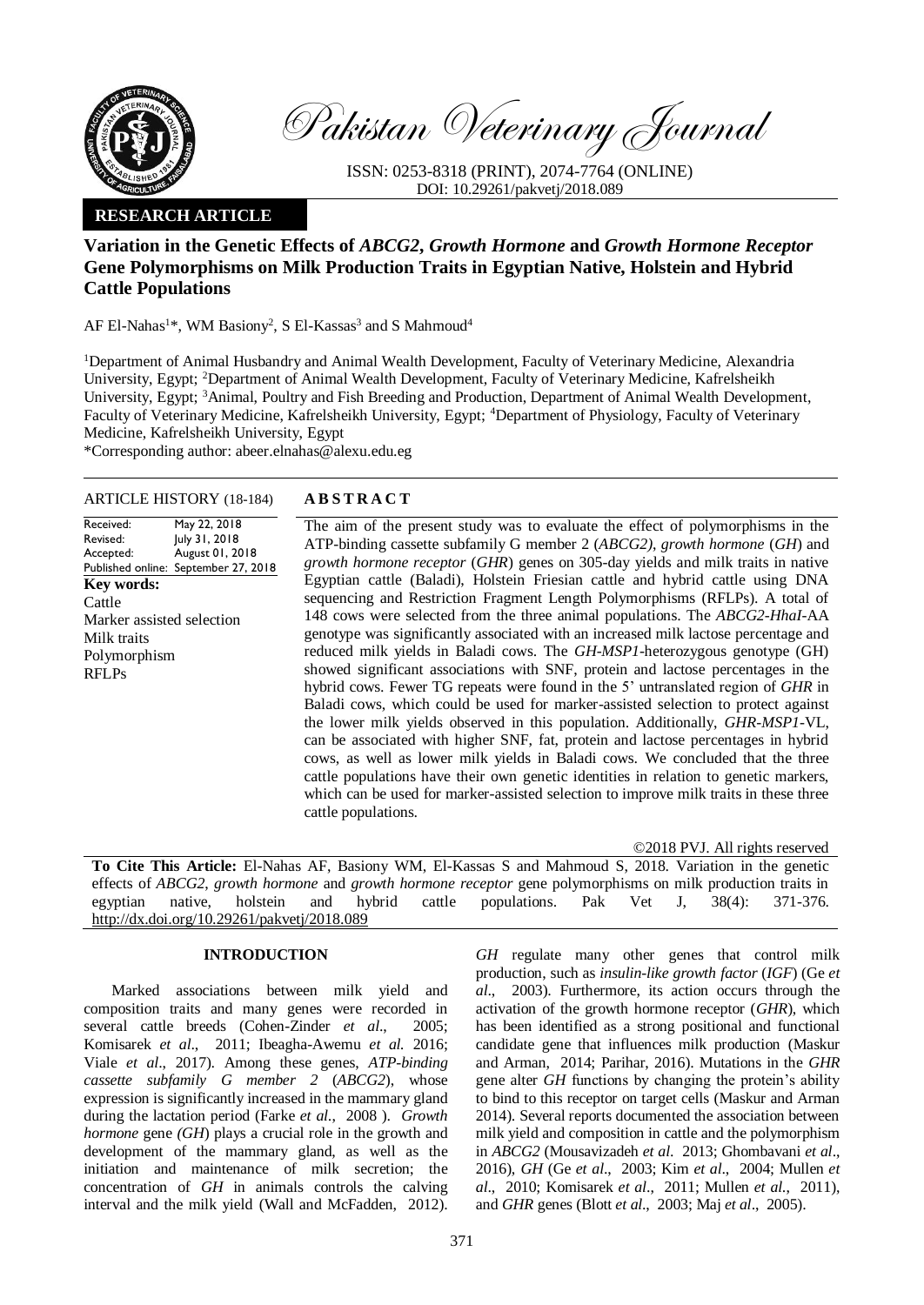Different genetic variants are present at bovine milk trait loci, and considerable differences in allele frequencies for these traits were observed among breeds (Cohen-Zinder *et al*., 2005; Komisarek *et al*., 2011; Alima *et al*., 2013; Ibeagha-Awemu *et al.* 2016; Ozdemir *et al*., 2018). Consequently, marker-assisted selection based on SNPs has been used for the selection of milk production traits (Hayes *et al*., 2007).

Holstein Friesian, Egyptian Baladi (native) and hybrid cattle, which were established several decades ago, represent major cattle populations in Egypt. Under the use of different management systems, their the milk yield and composition are variable, allowing the production of a variety of milk products (Mousavizadeh *et al*., 2013). Therefore, the objective of the present study is to examine milk composition traits (SNF, fat, protein, and lactose percentages) in relation to milk yields in Baladi, Holstein Friesian and hybrid cows and determine their potential associations with polymorphisms in the *ABCG2, GH* and *GHR* genes, as indicated by DNA sequencing and RFLPs in the three cattle populations.

#### **MATERIALS AND METHODS**

**Animal resources and sampling:** A total of 148 animals were selected from three animal populations in Egypt from different farms, including 48 Holstein Friesian, 68 hybrid and 32 Baladi cows. Blood and milk samples were collected from these animals; blood for DNA isolation, and milk for composition analysis, including the SNF, fat, protein and lactose percentages. The 305-day milk yield was also calculated for each animal based on farm records. All Animals were handled in accordance with the recommendations of the Committee on the Ethics of Animal Experiments of Kafrelsheikh University, Egypt.

**DNA isolation, PCR amplification, and DNA sequencing:** Genomic DNA was extracted from whole blood using the G-spin<sup>TM</sup> Total DNA Extraction Kit (Intron Biotechnology, South Korea) according to the manufacturer's protocol. PCR amplification of *ATPbinding cassette subfamily G member 2* **(***ABCG2*) (Mousavizadeh *et al.*, 2013), *growth hormone (GH*) (Zhou *et al*., 2005) and the 5' untranslated region of the *growth hormone receptor (GHR*) gene were done. The primer sequences, annealing temperatures and amplified fragment sizes used during the amplification of each gene are listed in Table 1. The PCR reaction contained 12.5 µl of the PCR master mix (Thermo Scientific, Fermentas), 2 µl of the DNA, 0.5 µl of the forward and reverse primers (10 pmol/ $\mu$ l) and deionized water up to 25  $\mu$ l. The PCR protocol was 95°C for 5 min, followed by 35 cycles of 95°C for 1 min, annealing at the temperature listed for each primer in Table 1 for 1 min and 72°C for 1 min, with a final extension at 72°C for 5 min. The PCR products were purified using the MEGA quick-spin total fragment DNA purification kit (Intron Biotechnology). The purified PCR products from selected samples for each gene were sent to the LGC Company (Germany) for forward DNA sequencing. The sequence data were analyzed using Chromas 1.45 Sequence comparisons were performed using the BLASTN program from the National Center for Biotechnology information website (http://www.ncbi.nlm.

nih.gov/). The sequences were aligned using CLUSTAL-W version 1.8 (18). The amino acid translation was achieved using MEGA version 6. The genbank accession numbers used in the comparison of the sequences of the studied genes are listed in Table 2.

**Restriction fragment length polymorphisms (RFLPs):** The amplified PCR fragments were digested with the restriction enzymes: *Rsa1, MSP1, Hha1*, *Taq1*, and *HaeIII*  (Promega) in a total volume of 25 µl, which was prepared according to the manufacturer's protocol*. Hha1* produced a polymorphic band with *ABCG2*, while *MSP1* produced polymorphic bands in both *GH* and *GHR.* The cleaved fragments were detected via 3% agarose gel electrophoresis. Genotypes were generated for each gene based on the observed restriction enzyme cuts (Table 1).

**Statistical Analysis:** The phenotypic parameters, means and standard errors were calculated using the PROC MEANS procedure of the SPSS 22 software. Genotypic and allelic frequencies were calculated using the PopGene 32 software. The chi-square test  $(\chi^2)$  was used to determine whether the populations were in Hardy-Weinberg equilibrium. The association of the identified SNP marker and the studied traits were investigated using the GLM procedures of SPSS version 22.

### **RESULTS**

*ABCG2 gene* **sequencing, genotyping and its association with milk composition traits:** 100% sequence similarity was reported for the Holstein cows *in ABCG2* gene sequence compared with *B. Taurus*. Two novels repeated SNPs were observed in both Baladi and hybrid cows: 62437C>T and 62445C>G (Table 2). The latter SNP was located at the recognition site of the *Hha1* enzyme, resulting in two genotypes (AA and AB), their genotype and allele frequencies are listed in Table 3. However, only one genotype (AA) was present in Holstein cattle. Additionally, two different genotypes were found in the examined cattle populations and were not significantly associated with milk composition traits, except for lactose percentage in the case of the Baladi cattle  $(P<0.1)$  (Table 4).

*GH gene* **sequencing, genotyping and its association with milk composition traits:** The comparisons of *GH* sequences with *B. taurus* indicated the presence of three repeated SNPs in both hybrid and Holstein Friesian cows as shown in Table 2. Additionally, Baladi cows showed 100% similarity. *MspI* produced polymorphic genotypes for the *GH* genes in Baladi, hybrid, and Holstein Friesian cattle. The HH, GG and HG genotypes and the H and G alleles are listed in Table 3. In hybrid cattle, heterozygous genotypes (*GH*) showed a significant association with SNF, protein, and lactose percentages  $(P<0.1)$  (Table 5). Accordingly, the GG genotypes had lower percentages of SNF, lactose and protein than the GH and HH genotypes. Further, a non-significant association was reported for 305-day milk yields and fat% (P>0.1). However, this association was not observed in Holstein Friesian cows, in either homozygous or heterozygous genotypes.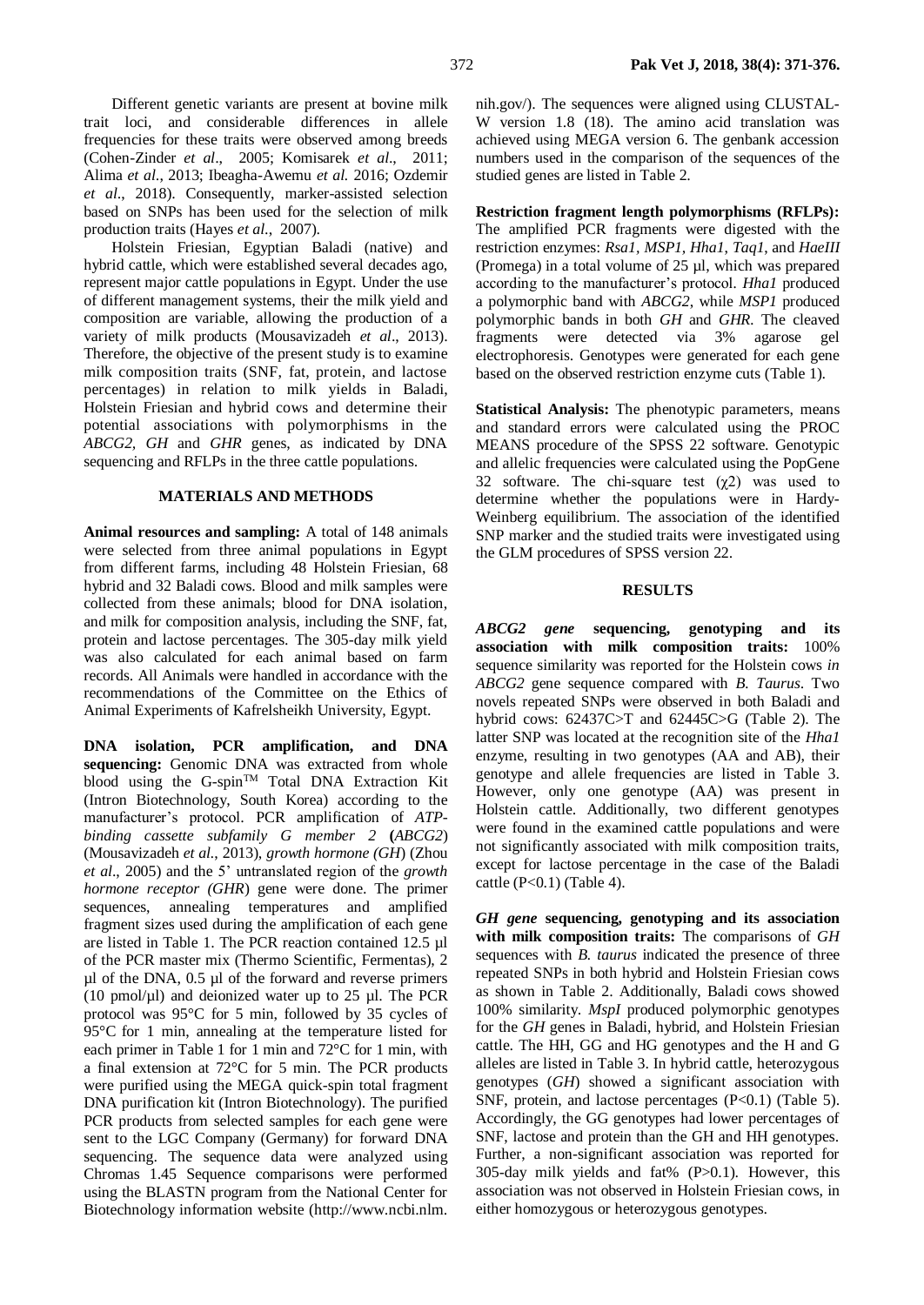**Table 1:** Primer sequences, their annealing temperature, PCR product size, restriction enzymes used and their generated genotypes

| Gene       | Primer sequence                   | Annealing                 | <b>PCR</b>   | Restriction | Digestion product     |
|------------|-----------------------------------|---------------------------|--------------|-------------|-----------------------|
|            | Forward (5'-3') & Reverse (5'-3') | temperature $(^{\circ}C)$ | product size | enzyme      | size (bp)             |
| ABCG2      | 5'- GTATTCACGAGACTGTCAGGG-3       | 60                        | 240          | Hhal        | (A / A) 240           |
|            | 5'- GGCTTTATTCTGGCTGTTTCC-3'      |                           |              |             | (A / B) 240, 292, 128 |
|            |                                   |                           |              |             | (B / B) 292, 128      |
| GН         | 5'-CCCACGGGCAAGAATGAGGC-3'        | 65                        | 329          | MSPI        | $(G / G)$ 329         |
|            | 5'-TGAGGAACTGCAGGGGCCC            |                           |              |             | (G / H) 329, 224, 105 |
|            |                                   |                           |              |             | (H / H) 224, 105      |
| <b>GHR</b> | 5'-CTGGCGTATGGTCTTTGTCA-3'        | 55                        | 318          | MSPI        | $(V/V)$ 318           |
|            | 5'-TGGTCTTGCTGCTTTCCTAT-3'        |                           |              |             | (V / L) 318, 292, 26  |
|            |                                   |                           |              |             | (L / L) 292, 26       |

**Table 2:** SNP and different genotypes of *ABCG2*, *GH* and *GHR* genes in Baladi, Holstein and Hybrid cows

|                                                | ABCG2 gene                                                                                                                                    |                                                 |                              |
|------------------------------------------------|-----------------------------------------------------------------------------------------------------------------------------------------------|-------------------------------------------------|------------------------------|
|                                                | Baladi                                                                                                                                        | Hybrid                                          | Holstein                     |
| ABCG <sub>2</sub>                              | 62437C>T                                                                                                                                      | 62437C>T                                        |                              |
| Compared with Acc. no AJ871176.1               | 62445C>G                                                                                                                                      | 62445C>G                                        |                              |
| <b>Growth Hormone</b>                          |                                                                                                                                               |                                                 |                              |
| Comparison with gene bank                      | Compared with Bos indicus GH gene,                                                                                                            | Compared with Bos taurus GH, Acc. no  Q711182.1 |                              |
|                                                | ID: KT001497.1                                                                                                                                | Ins T 1475                                      |                              |
|                                                | 100% similarity                                                                                                                               | 1476 G>C                                        |                              |
|                                                |                                                                                                                                               | 1575 G>A                                        | $1575$ G $>$ A               |
|                                                |                                                                                                                                               | 1576 A>G                                        | 1576 A>G                     |
|                                                |                                                                                                                                               |                                                 | 1601 C>T                     |
| Comparison with each other                     | 19 C                                                                                                                                          | 19G                                             | 19G                          |
|                                                | 61 T                                                                                                                                          | 61 C                                            | 61 C                         |
|                                                | 62 G                                                                                                                                          | 62 T                                            | 62 T                         |
|                                                | 63 G                                                                                                                                          | 63 C                                            | 63 C                         |
|                                                | 209 T                                                                                                                                         | 209 C                                           | 209 T                        |
| Growth Hormone Receptor                        |                                                                                                                                               |                                                 |                              |
| No of TG microsatellite in each<br>population  | 10                                                                                                                                            | 4                                               | 16                           |
| Sequence comparison of the three<br>population | 9 SNPS                                                                                                                                        | No SNPs                                         | No SNPs                      |
| Compared with gene bank sequences              | Compared with Bos indicus GHR<br>ID: AF040955.1                                                                                               | Compared with Bos taurus GHR, ID: [Q711177.1]   |                              |
|                                                | 562 (120833) C>G                                                                                                                              | 120836 G>A                                      | 120836 G>A                   |
|                                                |                                                                                                                                               | 120844 G>A                                      | 120844 G>A                   |
|                                                | TG count 10 vs 10                                                                                                                             | TG count 14 vs 17                               | 16 vs 17                     |
| <b>Breed</b>                                   | Table 3: Genotypic and allelic frequencies of assessed ABCG2, GH and GHR genes in Baladi, Holstein and Hybrid cows<br>ABCG <sub>2</sub><br>GH |                                                 | <b>GHR</b>                   |
| <b>AR</b><br>AA<br>n                           | <b>RR</b><br>GG.<br><b>GH</b><br>R.<br>A<br>n                                                                                                 | <b>HH</b><br>G<br><b>W</b><br>н<br>$\mathsf{n}$ | $\vee$<br>VI<br>$\mathbf{H}$ |

| preed                           |   |         |      | ADUSZ |              |                |              |                   |      | uп   |      |    |              |                   |      | חה   |      |      |
|---------------------------------|---|---------|------|-------|--------------|----------------|--------------|-------------------|------|------|------|----|--------------|-------------------|------|------|------|------|
|                                 | n | AA      | AB   | BB    | A            | B              | $\mathbf{n}$ | GG                | GH   | HН   | G    | H. | $\mathsf{n}$ | w                 | VL   |      |      |      |
| Baladi cows                     |   | 32 0.70 | 0.25 | 0.0   |              |                |              | 0.88 0.12 32 0.25 | 0.00 | 0.75 |      |    |              | 0.25 0.75 32 0.62 | 0.38 | 0.00 | 0.81 | 0.19 |
| <b>Hybrid Cows</b>              |   | 68 0.84 | 0.16 | 0.0   | 0.92 0.08 68 |                |              | 0.05              | 0.16 | 0.79 | 0.16 |    |              | 0.84 68 0.32      | 0.68 | 0.00 | 0.66 | 0.34 |
| Holstein Friesian<br>n: number. |   | 48 1.00 | 0.00 | 0.0   |              | $1.00$ 0.00 48 |              | 0.00              | 0.27 | 0.73 | 0.14 |    |              | 0.86 48 0.73      | 0.27 | 0.00 | 0.86 | 0.14 |

*GHR gene* **sequencing, genotyping and its association with milk composition traits:** A comparison of the sequences of 5´ untranslated region of *GHR* in the three cow populations revealed the presence of 10, 16 and 14 molecular variants of TG repeats in Baladi (*B. indicus)*, Holstein (*B. indicus*) and hybrid cows, respectively.

Nine SNPs were detected in the Baladi cattle in comparison with the Holstein Friesian and hybrid cows. The PCR-RFLP-*MSP1* analysis revealed two genotypes (VV and VL) in the Holstein Friesian, Egyptian Baladi and hybrid cows. The frequencies of these genotypes varied among the three examined cow populations (Table 3).

In Egyptian Baladi cows, *GHR-MSP1* variant genotypes (Table 6) showed a marked association with measured milk composition parameters, including lactose, SNF, fat and protein percentages  $(P<0.1)$ . The heterozygous (VL) genotype had a higher content of SNF, lactose, fat and protein than the VV genotype. Notably, a non-significant association was found in the case of 305 day milk yields (P>0.1). Additionally, a distinct, strong association with 305-day milk yields was observed in the hybrid cattle population (P<0.05). The VL genotype was

associated with a higher milk yield than the VV genotype. However, a non-significant association was recorded for the milk composition parameters (P>0.1). For Holstein cows, the *GHR* genotypes were not markedly associated with either milk yield or milk composition parameters (P>0.1). Moreover, among these different genotypes, the V allele was predominant in the three studied cattle populations.

## **DISCUSSION**

The potential use of genetic polymorphism, particular polymorphism of *ABCG2*, *GH*, and *GHR* genes in some cattle breeds as functional candidates for production traits have been documented in several reports (Lucy *et a*l., 1998; Zhou *et al*., 2005; [Hadi](https://www.ncbi.nlm.nih.gov/pubmed/?term=Hadi%20Z%5BAuthor%5D&cauthor=true&cauthor_uid=27175183) *et al*., 2015; Ghombavani *et al*., 2016). In this study we described the use of these markers with three cattle populations, Egyptian native (Baladi)*,* Holstein Friesian and Hybrid cattle, to find out if these markers can be used with these different cattle population for selection and improvement of milk quality and milk yield.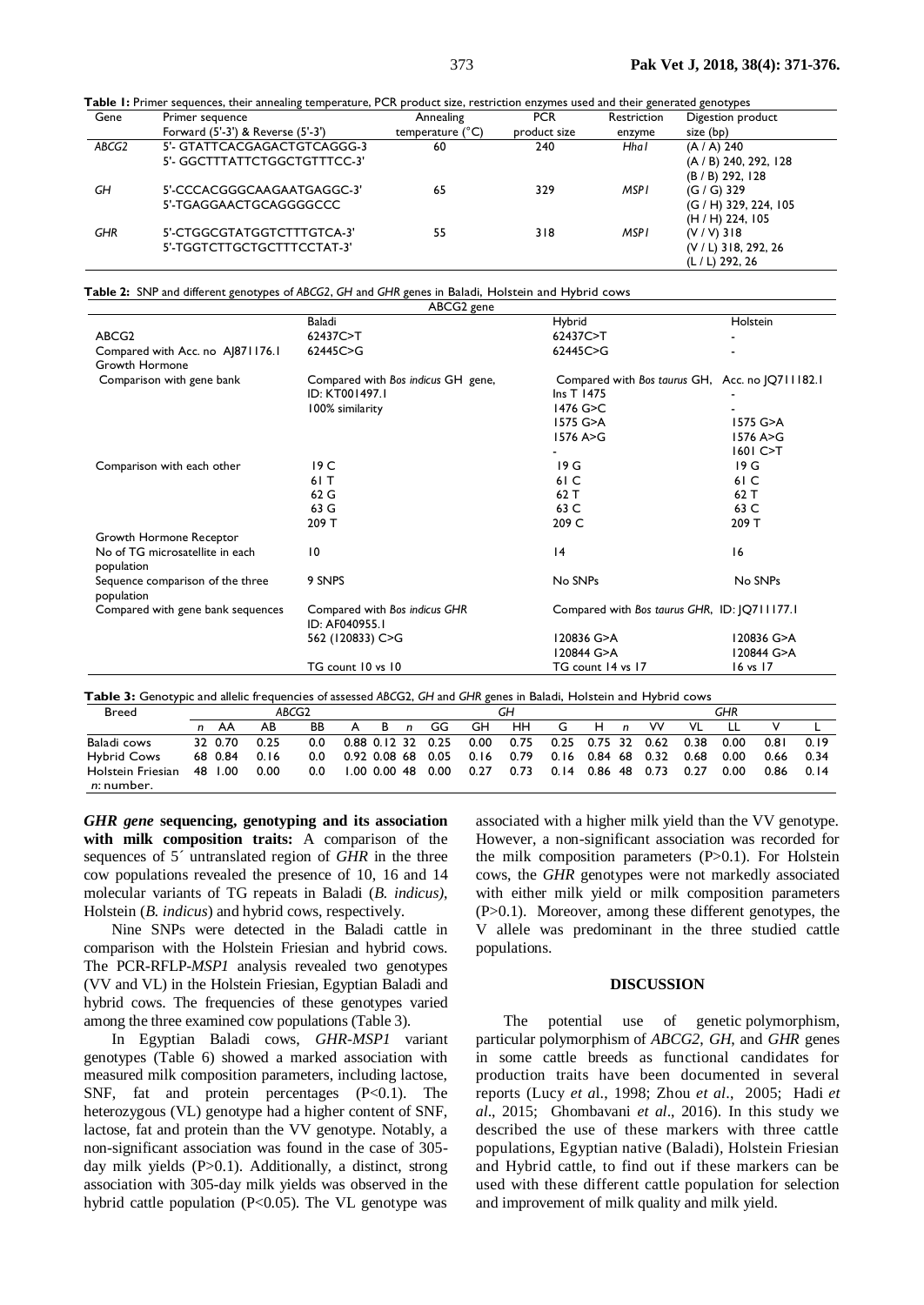**Table 4:** Association of different *ABCG2 genotypes* with milk production characteristics in Baladi, Holstein and Hybrid cows

| <b>Breed</b>  |                       | AA               | AB                       | P Value |
|---------------|-----------------------|------------------|--------------------------|---------|
| genotype      |                       |                  |                          |         |
| Baladi cows   | 305 d milk yield (kg) | 804.58±229.83    | 1830±215.66              | 0.943   |
|               | SNF (%)               | $8.96 \pm 0.128$ | 8.425±0.682              | 0.100   |
|               | Fat $(\%)$            | $2.83 \pm 0.211$ | $2.335 \pm 0.724$        | 0.889   |
|               | Protein (%)           | 3.36±0.046       | $3.15 \pm 0.247$         | 0.103   |
|               | Lactose (%)           | $4.97 \pm 0.072$ | $4.595 \pm 0.378$        | $0.09*$ |
| Hybrid cows   | 305 d milk yield (kg) | 2354.22±56.545   | 2033.33±255.855          | 0.574   |
|               | SNF (%)               | $9.38 \pm 0.060$ | $9.08 \pm 0.110$         | 0.604   |
|               | Fat $(\%)$            | $3.94 \pm 0.116$ | $3.47 \pm 0.821$         | 0.583   |
|               | Protein (%)           | $3.53 \pm 0.023$ | $3.41 \pm 0.032$         | 0.629   |
|               | Lactose (%)           | $5.09 \pm 0.032$ | $4.95 \pm 0.068$         | 0.604   |
| Holstein cows | 305 d milk yield (kg) | 8860±105.59      |                          |         |
|               | SNF (%)               | $9.43 \pm 0.086$ |                          | ۰       |
|               | Fat $(\%)$            | $2.67 \pm 0.046$ | $\overline{\phantom{a}}$ |         |
|               | Protein (%)           | $3.53 \pm 0.032$ | $\blacksquare$           |         |
|               | Lactose (%)           | $5.15 \pm 0.047$ |                          |         |

**Table 5:** Association of different *GH* genotypes with milk production characteristics in Baladi, Holstein and Hybrid cows

| <b>Breed</b> |                       | HН                | GH                | GG               | P Value     |
|--------------|-----------------------|-------------------|-------------------|------------------|-------------|
| genotype     |                       |                   |                   |                  |             |
| Baladi cows  | 305 d milk yield (kg) | 1931.938±147.107  |                   | 1448.75±323.1    | 0.652       |
|              | SNF (%)               | $8.86 \pm 0.96$   |                   | $9.15 \pm 0.88$  | 0.751       |
|              | Fat $(\%)$            | $3.12 \pm 0.296$  |                   | $3.60 \pm 0.156$ | 0.118       |
|              | Protein (%)           | 3.315±0.040       |                   | 3.435±0.040      | 0.684       |
|              | Lactose (%)           | 4.995±0.061       |                   | 4.95±0.061       | 0.789       |
| Hybrid cows  | 305 d milk yield (kg) | 2167.679±68.916   | 2668.75±32.678    | 2745±67.23       | 0.675       |
|              | SNF (%)               | 9.447±0.040       | $9.605 \pm 0.061$ | $6.65 \pm 0.123$ | $0.006$ *** |
|              | Fat $(\%)$            | $4.204 \pm 0.134$ | $3.03 \pm 0.050$  | $2.58 \pm 0.031$ | 0.131       |
|              | Protein (%)           | $3.556 \pm 0.148$ | 3.598±0.023       | $2.47 \pm 0.054$ | $0.005$ *** |
|              | Lactose (%)           | $5.129 \pm 0.229$ | $5.238 \pm 0.032$ | $3.65 \pm 0.002$ | $0.007$ *** |
| Friesian cow | 305 d milk yield (kg) | 8907.5±104.71     | 8733.33±429.080   |                  | 0.888       |
|              | SNF (%)               | $9.76 \pm 0.123$  | $9.21 \pm 0.045$  |                  | 0.653       |
|              | Fat $(\%)$            | $2.481 \pm 0.085$ | $2.36 \pm 0.230$  |                  | 0.128       |
|              | Protein (%)           | $3.65 \pm 0.017$  | $3.12 \pm 0.072$  |                  | 0.630       |
|              | Lactose (%)           | 5.325±0.024       | $5.025 \pm 0.099$ |                  | 0.213       |

**Table 6:** Association of different *GHR* genotypes with milk production characteristics in Baladi, Holstein and Hybrid cows

|                       |                   |                   | P Value  |
|-----------------------|-------------------|-------------------|----------|
| Genotype              |                   |                   |          |
| 305 d milk yield (kg) | 2226.5±71.889     | 118.33±58.697     | 0.223    |
| SNF(%)                | $8.77 \pm 0.071$  | $9.17 \pm 0.338$  | $0.06*$  |
| Fat $(\%)$            | $2.804 \pm 0.420$ | $3.36 \pm 0.502$  | $0.05*$  |
| Protein (%)           | 3.295±0.306       | $3.433 \pm 0.119$ | $0.07*$  |
| Lactose (%)           | $4.785 \pm 0.353$ | $5.13 \pm 0.193$  | $0.05*$  |
| 305 d milk yield (kg) | 2948±126.492      | 2005.962±52.470   | $0.02**$ |
| SNF(%)                | $9.505 \pm 0.077$ | $9.254 \pm 0.060$ | 0.481    |
| Fat $(\%)$            | $4.03 \pm 0.407$  | $3.8 \pm 0.109$   | 0.507    |
| Protein (%)           | 3.576±0.326       | 3.476±0.022       | 0.530    |
| Lactose (%)           | $5.163 \pm 0.380$ | $5.033 \pm 0.326$ | 0.448    |
| 305 d milk yield (kg) | 8448.75±225.451   | 9956.67±406.84    | 0.202    |
| SNF%                  | $9.856 \pm 0.181$ | $8.726 \pm 1.796$ | 0.271    |
| Fat $(\%)$            | $2.71 \pm 0.184$  | $2.04 \pm 1.004$  | 0.414    |
| Protein (%)           | $3.68 \pm 0.065$  | $3.26 \pm 0.683$  | 0.268    |
| Lactose (%)           | 5.376±0.502       | $4.762 \pm 0.969$ | 0.273    |
|                       |                   | vv                | VL       |

In this study, the identified SNPs in *ABCG2* gene were few compared to those reported on gene bank. Mousavizadeh *et al*. (2013) demonstrated that nonsynonymous nucleotide substitution in exon 14, which is associated with fat and protein percentages in Holstein cattle, was observed at only a 2% frequency. Additionally, [Tantia](https://www.ncbi.nlm.nih.gov/pubmed/?term=Tantia%20MS%5BAuthor%5D&cauthor=true&cauthor_uid=17087837) *et al*. (2006) indicated that the presence of fixed alleles of the *ABCG2* gene is responsible for higher milk fat yields and higher fat and protein percentages in Indian cattle (*B. indicus*). Additionally, Ibeagha-Awemu *et al*. (2016) observed low frequency SNPs in genes influencing cow milk traits using high density genome wide genotyping-by-sequencing. The genotypes of the *ABCG2* gene were significantly associated with the milk lactose % (P<0.1) in Egyptian Baladi cows (Table 4). Genotype AA

possessed a higher lactose percentage than genotype AB. However, a non-significant relationship was observed for the milk yield, as well as the protein, fat and SNF percentages (P>0.1). In addition, a non-significant association with milk yield and content parameters was found in hybrid and Holstein Friesian cattle.

These results are consistent with previous findings of Ron *et al.* (2006), they showed that allele A is more frequent than allele B in 23 out of 35 cattle breeds, including both *B. taurus* and *B. indicus* breeds. In addition, the predominance of the A allele is also proposed in the three cattle populations, suggesting that A is an ancestral allele. The significant association reported for lactose percentages in Egyptian Baladi cows indicates that the *ABCG2-HhaI*-AA genotype is associated with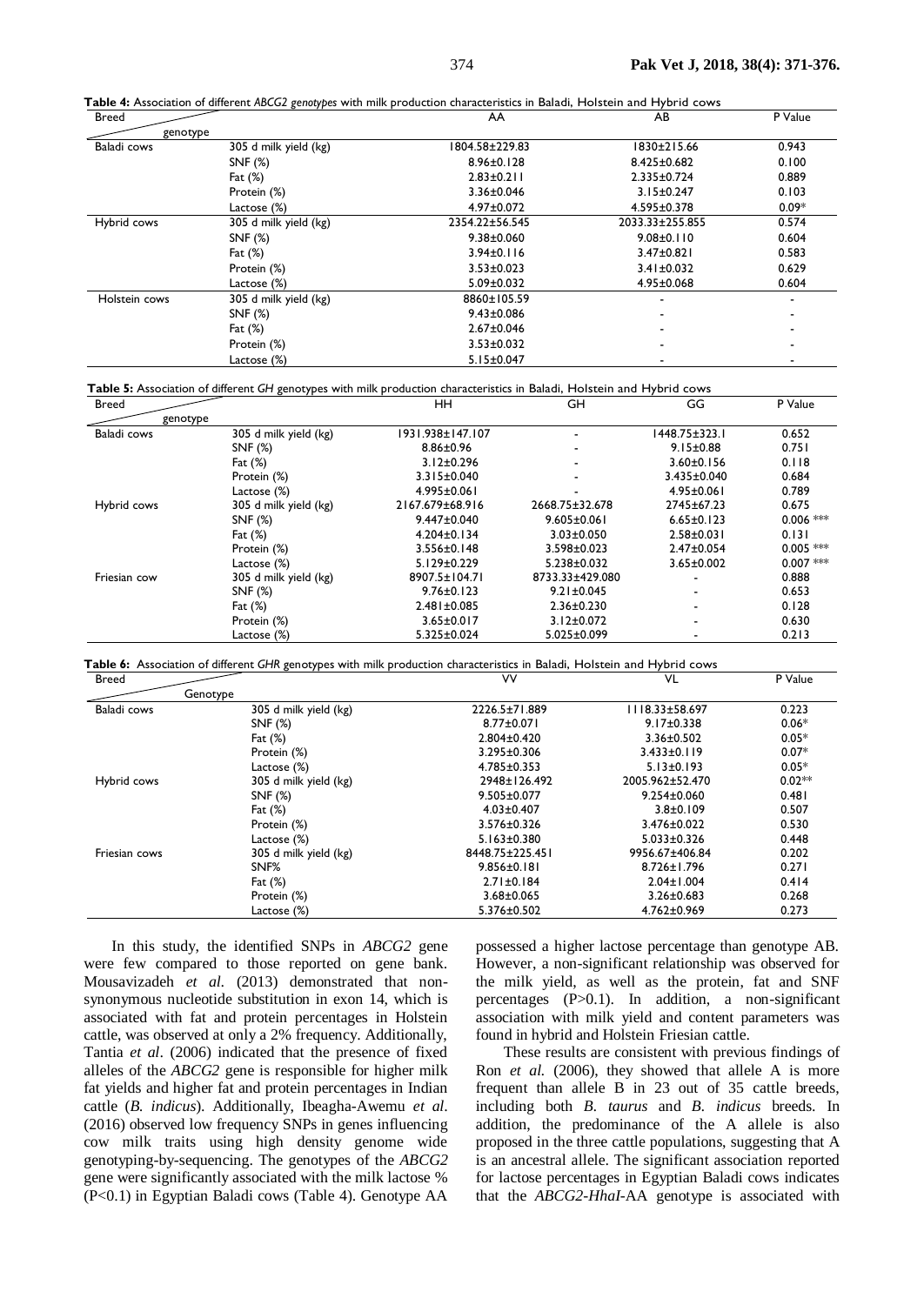higher lactose and lower milk yields than the AB genotype. This difference may be due to the negative correlation between milk yield (kg) and lactose (Rangel *et al*., 2017). Thus, the *ABCG2-HhaI*-AA genotype could be incorporated into marker-assisted selection for culling of this genotype due to its association with lower milk yields.

*GH-MSP1* polymorphism and its association with milk yield and milk production traits in dairy cattle have been documented in many reports (Wall and McFadden, 2012). The present results are consistent with those of a previous study (Zhou *et al.,* 2005) that reported an association between *GH-MspI*<sup>+</sup> and more milk protein, as well as an association between heterozygous genotypes and higher milk fat content. Additionally, Falaki *et al*. (1996) found an association between the *GH-Msp*I genotype and a high milk fat content. Consequently, the *GH-MSP1* polymorphism might be a good genetic tool for improving milk composition traits in hybrid cows, especially for SNF, protein and lactose percentages. These findings confirm previous findings in other dairy cattle populations (Blott *et al*., 2003; Maj *et al*., 2005).

The impact of *GH* on milk yield and composition is controlled by *GHR* which modulate its binding capacity to its target cells (Maskur and Arman, 2014). Molecular variants of TG-repeat and SNPs of 5'-untranslated region of *GHR* gene have the potential to serve as candidate genetic marker for selection in milk production traits (Muhaghegh-Dolatabady *et al*., 2013). Hale *et al*. (2000) suggested that shorter TG alleles are common in *Bos indicus* cattle whereas longer 16- to 20-TG-repeat alleles predominate in *Bos taurus* breeds. Although we could not compare the amount of milk in three examined animal population, the great differences in their milk production are not mainly due to variation in environmental factors but may be associated with lower number of TG-*GHR* repeats.

Another important marker in our study was *GHR-MSP1* variant genotypes (VL and VV) in examined cattle populations. These genotypes were markedly associated with the variation in the milk composition contents of fat, protein, SNF and lactose % in Baladi cows. Heterozygous genotypes (VL) had higher SNF %, fat %, protein % and lactose % along with higher milk yield than homozygous genotypes (VV). This association possibly due to the short TG-GHR microsatellite in case of Baladi cows compared to Holstein Friesian and Hybrid cows. Besides, among these different genotypes, the allele H was reported to be predominant in the three studied cattle population. These findings provide confirmation of the previous findings in other dairy cattle population (Blott *et al*., 2003; Maj *et al*., 2005; Li *et al*., 2013). Therefore, *GHR-MSP1* is tightly associated with the different milk composition characteristics in Baladi cattle.

**Conclusions:** The three cattle populations have their own genetic identities, which can be used to facilitate markerassisted selection for each cattle population. The *ABCG2- HhaI*-AA genotype can be used for marker-assisted selection against this genotype due to its association with lower milk yields. The *GH-MSP1* polymorphism might be a good genetic tool for the improvement of milk composition traits in hybrid cows. The presence of fewer TG-*GHR* repeats can be used in marker-assisted selection against lower milk yields, which is a common characteristic in *B. indicus* breeds. In contrast, a greater number of TG-*GHR* repeats and higher milk yields are obtained with *B. taurus* breeds (Holstein Friesian).

**Authors contribution:** AF conceived and designed study. WM executed the experiment. SEl analyzed the data. SEI revised the manuscript. AF and SEl contributed in the intellectual & scholarly write up of the manuscript. All authors approved the final version for submission.

### **REFERENCES**

- Alima MA, Xiea Y, Fana Y, *et al*., 2013. Genetic effects of ABCG2 polymorphism on milk production traits in the Chinese Holstein cattle MA. J Appl Anim Res 41:333-8.
- Blott S, Kim JJ, Moisio S, *et al*., 2003. Molecular dissection of a quantitative trait locus: a phenylalanine-to-tyrosine substitution in the transmembrane domain of the bovine growth hormone receptor is associated with a major effect on milk yield and composition. Genetics 163:253-66.
- Cohen-Zinder M, Seroussi E, Larkin *et al*., 2005. Identification of a missense mutation in the bovine ABCG2 gene with a major effect on the QTL on chromosome 6 affecting milk yield and composition in Holstein cattle. Genome Res 15:936-44.
- Falaki M, Gengler N, Sneyers M, *et al*., 1996. Relationships of polymorphisms for growth hormone and growth hormone receptor genes with milk production traits for Italian Holstein-Friesian bulls. J Dairy Sci 79:1446-53.
- Farke C, Meyer HHD, Bruckmaier RM, *et al*., 2008. Differential expression of ABC transporters and their regulatory genes during lactation and dry period in bovine mammary tissue. J Dairy Res 75:406-14.
- Ge W, Davis M, Hines H, *et al*., 2003. Association of single nucleotide polymorphisms in the growth hormone and growth hormone receptor genes with blood serum insulin-like growth factor I concentration and growth traits in Angus cattle. J Anim Sci 81:641-48.
- Ghombavani MS, Mahyari SA, Rostami, *et al*., 2016. Effect of polymorphisms in the ABCG2, LEPR and SCD1 genes on milk production traits in Holstein cows. South Afr J Animl Sci 46:196- 203.
- Hale C, Herring W, Shibuya H, *et al*., 2000. Decreased growth in angus steers with a short TG-microsatellite allele in the P1 promoter of the growth hormone receptor gene. J Anim Sci 78:2099-104.
- [Hadi](https://www.ncbi.nlm.nih.gov/pubmed/?term=Hadi%20Z%5BAuthor%5D&cauthor=true&cauthor_uid=27175183) Z, [Atashi](https://www.ncbi.nlm.nih.gov/pubmed/?term=Atashi%20H%5BAuthor%5D&cauthor=true&cauthor_uid=27175183) H[, Dadpasand](https://www.ncbi.nlm.nih.gov/pubmed/?term=Dadpasand%20M%5BAuthor%5D&cauthor=true&cauthor_uid=27175183) M, *et al*., 2015. The relationship between growth hormone polymorphism and growth hormone receptor genes with milk yield and reproductive performance in Holstein dairy cows[. Iran J Vet Res](https://www.ncbi.nlm.nih.gov/pmc/articles/PMC4782692/) 16:244-8.
- Ibeagha-Awemu EM, Peters SO, Akwanji KA, *et al*., 2016. High density genome wide genotyping-by-sequencing and association identifies common and low frequency SNPs, and novel candidate genes influencing cow milk traits Eveline Scient Rep 6:31109.
- Hayes B, Chamberlain A, McPartlan H, *et al*., 2007. Accuracy of marker-assisted selection with single markers and marker haplotypes in cattle. Genetics Res 89:215-20.
- Kim NK, Seo YW, Kim GH, *et al*., 2004. A previously unreported DraI polymorphism within the regulatory region of the bovine growth hormone gene and its association with growth traits in Korean Hanwoo cattle. Anim Genet 35:152-4.
- Komisarek J, Michalak A and Walendowska A, 2011. The effects of polymorphisms in DGAT 1, GH and GHR genes on reproduction and production traits in Jersey cows. Anim Sci Papers Rep 29:29- 36.
- [Li](http://ascidatabase.com/author.php?author=Yao-Dong&last=Li) YD, [Ma](http://ascidatabase.com/author.php?author=Yan-Nan&last=Ma) YN, [He](http://ascidatabase.com/author.php?author=Peng-Jia&last=He) PJ, *et al*., 2013. Effects of growth hormone (GH) and growth hormone receptor (GHR) gene polymorphisms on milk production traits in Holstein and Holstein x Chinese Yellow Cattle Crosses. J Anim Vet Adv 12:1210-16.
- Lucy M, Johnson G, Shibuya H, *et al*.,1998. Rapid communication: Polymorphic (GT) n microsatellite in the bovine somatotropin gene promoter. J Anim Sci 76:2209.
- Maj A, Pareek C, Klauzińska M, *et al*., 2005. Polymorphism of 5′ region of the bovine growth hormone receptor gene. J Anim Breed Genetics 122:414-17.